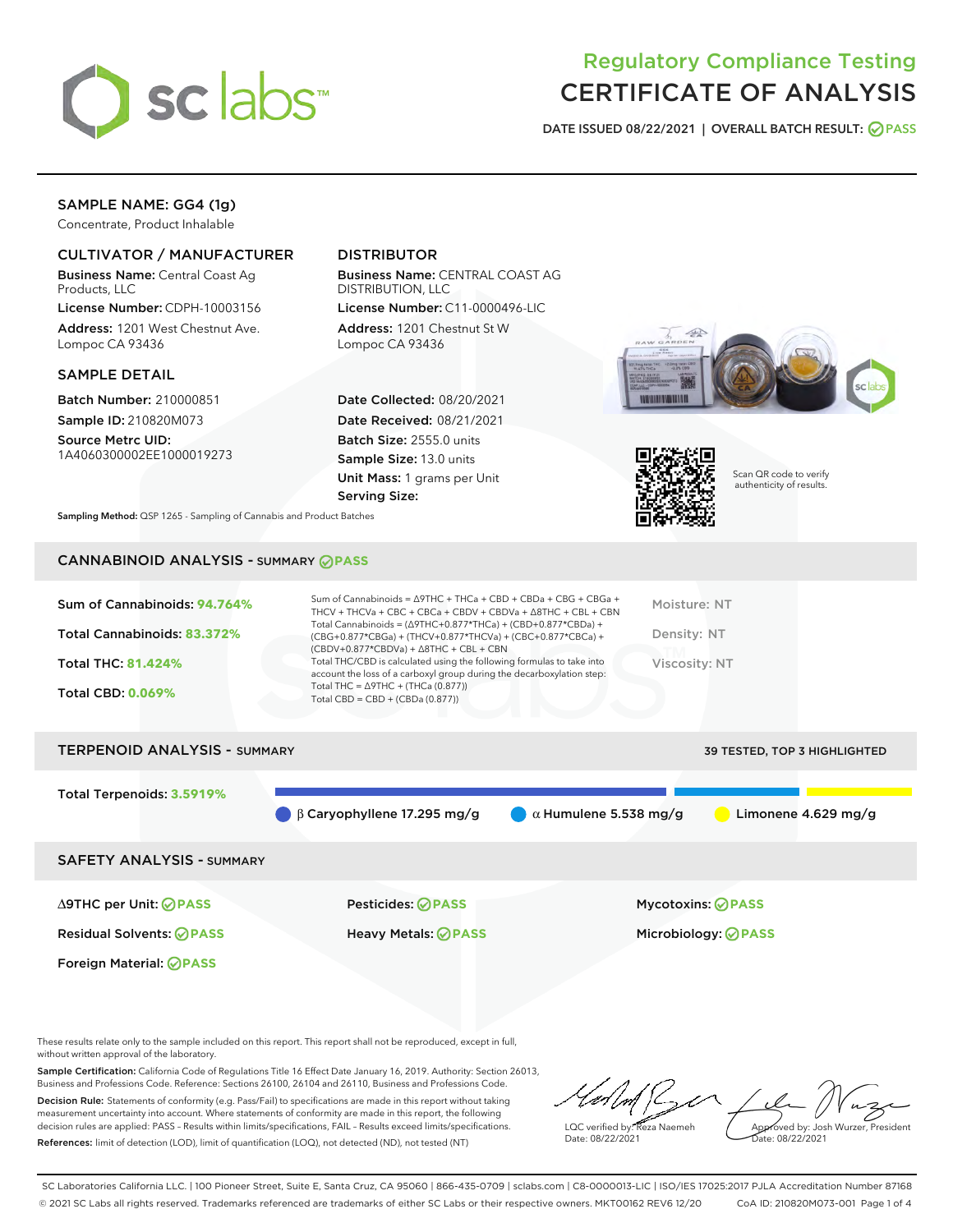



GG4 (1G) | DATE ISSUED 08/22/2021 | OVERALL BATCH RESULT: ● PASS

#### CANNABINOID TEST RESULTS - 08/22/2021 2 PASS

Tested by high-performance liquid chromatography with diode-array detection (HPLC-DAD). **Method:** QSP 1157 - Analysis of Cannabinoids by HPLC-DAD

#### TOTAL CANNABINOIDS: **83.372%**

Total Cannabinoids (Total THC) + (Total CBD) + (Total CBG) + (Total THCV) + (Total CBC) + (Total CBDV) + ∆8THC + CBL + CBN

TOTAL THC: **81.424%** Total THC (∆9THC+0.877\*THCa)

TOTAL CBD: **0.069%**

Total CBD (CBD+0.877\*CBDa)

TOTAL CBG: 0.63% Total CBG (CBG+0.877\*CBGa)

TOTAL THCV: 0.881% Total THCV (THCV+0.877\*THCVa)

TOTAL CBC: 0.368% Total CBC (CBC+0.877\*CBCa)

TOTAL CBDV: ND Total CBDV (CBDV+0.877\*CBDVa)

| <b>COMPOUND</b> | LOD/LOQ<br>(mg/g)          | <b>MEASUREMENT</b><br><b>UNCERTAINTY</b><br>(mg/g) | <b>RESULT</b><br>(mg/g) | <b>RESULT</b><br>(%) |
|-----------------|----------------------------|----------------------------------------------------|-------------------------|----------------------|
| <b>THCa</b>     | 0.05 / 0.14                | ±23.254                                            | 904.81                  | 90.481               |
| <b>A9THC</b>    | 0.06 / 0.26                | ±0.713                                             | 20.72                   | 2.072                |
| <b>THCVa</b>    | 0.07 / 0.20                | ±0.479                                             | 10.05                   | 1.005                |
| <b>CBGa</b>     | 0.1/0.2                    | $\pm 0.32$                                         | 6.2                     | 0.62                 |
| <b>CBCa</b>     | 0.07/0.28                  | ±0.205                                             | 4.20                    | 0.420                |
| <b>CBG</b>      | 0.06/0.19                  | ±0.034                                             | 0.87                    | 0.087                |
| <b>CBDa</b>     | 0.02/0.19                  | ±0.023                                             | 0.79                    | 0.079                |
| A8THC           | 0.1/0.4                    | N/A                                                | <b>ND</b>               | <b>ND</b>            |
| <b>THCV</b>     | 0.1/0.2                    | N/A                                                | <b>ND</b>               | <b>ND</b>            |
| <b>CBD</b>      | 0.07/0.29                  | N/A                                                | <b>ND</b>               | <b>ND</b>            |
| <b>CBDV</b>     | 0.04 / 0.15                | N/A                                                | <b>ND</b>               | <b>ND</b>            |
| <b>CBDVa</b>    | 0.03/0.53                  | N/A                                                | <b>ND</b>               | <b>ND</b>            |
| <b>CBL</b>      | 0.06 / 0.24                | N/A                                                | <b>ND</b>               | <b>ND</b>            |
| <b>CBN</b>      | 0.1/0.3                    | N/A                                                | <b>ND</b>               | <b>ND</b>            |
| <b>CBC</b>      | 0.2 / 0.5                  | N/A                                                | <b>ND</b>               | <b>ND</b>            |
|                 | <b>SUM OF CANNABINOIDS</b> |                                                    | 947.64 mg/g             | 94.764%              |

#### **UNIT MASS: 1 grams per Unit**

| ∆9THC per Unit                         | 1120 per-package limit     | 20.72 mg/unit<br><b>PASS</b> |  |
|----------------------------------------|----------------------------|------------------------------|--|
| <b>Total THC per Unit</b>              |                            | 814.24 mg/unit               |  |
| <b>CBD per Unit</b>                    |                            | <b>ND</b>                    |  |
| <b>Total CBD per Unit</b>              |                            | $0.69$ mg/unit               |  |
| <b>Sum of Cannabinoids</b><br>per Unit |                            | 947.64 mg/unit               |  |
| <b>Total Cannabinoids</b><br>per Unit  |                            | 833.72 mg/unit               |  |
| <b>MOISTURE TEST RESULT</b>            | <b>DENSITY TEST RESULT</b> | <b>VISCOSITY TEST RESULT</b> |  |

Not Tested

Not Tested

Not Tested

#### TERPENOID TEST RESULTS - 08/22/2021

Terpene analysis utilizing gas chromatography-flame ionization detection (GC-FID). **Method:** QSP 1192 - Analysis of Terpenoids by GC-FID

| <b>COMPOUND</b>          | LOD/LOQ<br>(mg/g) | <b>MEASUREMENT</b><br><b>UNCERTAINTY</b><br>(mg/g) | <b>RESULT</b><br>(mg/g)                         | <b>RESULT</b><br>(%) |
|--------------------------|-------------------|----------------------------------------------------|-------------------------------------------------|----------------------|
| $\beta$ Caryophyllene    | 0.004 / 0.012     | ±0.6157                                            | 17.295                                          | 1.7295               |
| $\alpha$ Humulene        | 0.009/0.029       | ±0.1778                                            | 5.538                                           | 0.5538               |
| Limonene                 | 0.005 / 0.016     | ±0.0662                                            | 4.629                                           | 0.4629               |
| <b>Myrcene</b>           | 0.008 / 0.025     | ±0.0267                                            | 2.067                                           | 0.2067               |
| $\alpha$ Bisabolol       | 0.008 / 0.026     | ±0.0928                                            | 1.738                                           | 0.1738               |
| Linalool                 | 0.009 / 0.032     | ±0.0341                                            | 0.898                                           | 0.0898               |
| <b>Terpineol</b>         | 0.016 / 0.055     | ±0.0387                                            | 0.631                                           | 0.0631               |
| Fenchol                  | 0.010 / 0.034     | ±0.0215                                            | 0.555                                           | 0.0555               |
| $\beta$ Pinene           | 0.004 / 0.014     | ±0.0063                                            | 0.544                                           | 0.0544               |
| Terpinolene              | 0.008 / 0.026     | ±0.0085                                            | 0.415                                           | 0.0415               |
| $\alpha$ Pinene          | 0.005 / 0.017     | ±0.0032                                            | 0.368                                           | 0.0368               |
| $trans-\beta$ -Farnesene | 0.008 / 0.025     | ±0.0118                                            | 0.332                                           | 0.0332               |
| Ocimene                  | 0.011 / 0.038     | ±0.0081                                            | 0.251                                           | 0.0251               |
| Caryophyllene<br>Oxide   | 0.010 / 0.033     | ±0.0098                                            | 0.214                                           | 0.0214               |
| Borneol                  | 0.005 / 0.016     | ±0.0066                                            | 0.157                                           | 0.0157               |
| Camphene                 | 0.005 / 0.015     | ±0.0009                                            | 0.074                                           | 0.0074               |
| Guaiol                   | 0.009 / 0.030     | ±0.0019                                            | 0.041                                           | 0.0041               |
| Fenchone                 | 0.009 / 0.028     | ±0.0008                                            | 0.029                                           | 0.0029               |
| Geraniol                 | 0.002 / 0.007     | ±0.0012                                            | 0.027                                           | 0.0027               |
| Sabinene Hydrate         | 0.006 / 0.022     | ±0.0010                                            | 0.025                                           | 0.0025               |
| Citronellol              | 0.003 / 0.010     | ±0.0010                                            | 0.021                                           | 0.0021               |
| 3 Carene                 | 0.005 / 0.018     | ±0.0003                                            | 0.019                                           | 0.0019               |
| Eucalyptol               | 0.006 / 0.018     | ±0.0005                                            | 0.019                                           | 0.0019               |
| $\gamma$ Terpinene       | 0.006 / 0.018     | ±0.0003                                            | 0.019                                           | 0.0019               |
| Nerol                    | 0.003 / 0.011     | ±0.0006                                            | 0.013                                           | 0.0013               |
| $\alpha$ Phellandrene    | 0.006 / 0.020     | N/A                                                | <loq< th=""><th><loq< th=""></loq<></th></loq<> | <loq< th=""></loq<>  |
| $\alpha$ Terpinene       | 0.005 / 0.017     | N/A                                                | <loq< th=""><th><loq< th=""></loq<></th></loq<> | <loq< th=""></loq<>  |
| Sabinene                 | 0.004 / 0.014     | N/A                                                | ND                                              | <b>ND</b>            |
| p-Cymene                 | 0.005 / 0.016     | N/A                                                | ND                                              | <b>ND</b>            |
| (-)-Isopulegol           | 0.005 / 0.016     | N/A                                                | <b>ND</b>                                       | <b>ND</b>            |
| Camphor                  | 0.006 / 0.019     | N/A                                                | ND                                              | ND                   |
| Isoborneol               | 0.004 / 0.012     | N/A                                                | <b>ND</b>                                       | <b>ND</b>            |
| Menthol                  | 0.008 / 0.025     | N/A                                                | <b>ND</b>                                       | ND                   |
| $R-(+)$ -Pulegone        | 0.003 / 0.011     | N/A                                                | ND                                              | <b>ND</b>            |
| <b>Geranyl Acetate</b>   | 0.004 / 0.014     | N/A                                                | ND                                              | ND                   |
| $\alpha$ Cedrene         | 0.005 / 0.016     | N/A                                                | ND                                              | ND                   |
| Valencene                | 0.009 / 0.030     | N/A                                                | ND                                              | <b>ND</b>            |
| Nerolidol                | 0.009 / 0.028     | N/A                                                | ND                                              | ND                   |
| Cedrol                   | 0.008 / 0.027     | N/A                                                | ND                                              | <b>ND</b>            |
| <b>TOTAL TERPENOIDS</b>  |                   |                                                    | 35.919 mg/g                                     | 3.5919%              |

SC Laboratories California LLC. | 100 Pioneer Street, Suite E, Santa Cruz, CA 95060 | 866-435-0709 | sclabs.com | C8-0000013-LIC | ISO/IES 17025:2017 PJLA Accreditation Number 87168 © 2021 SC Labs all rights reserved. Trademarks referenced are trademarks of either SC Labs or their respective owners. MKT00162 REV6 12/20 CoA ID: 210820M073-001 Page 2 of 4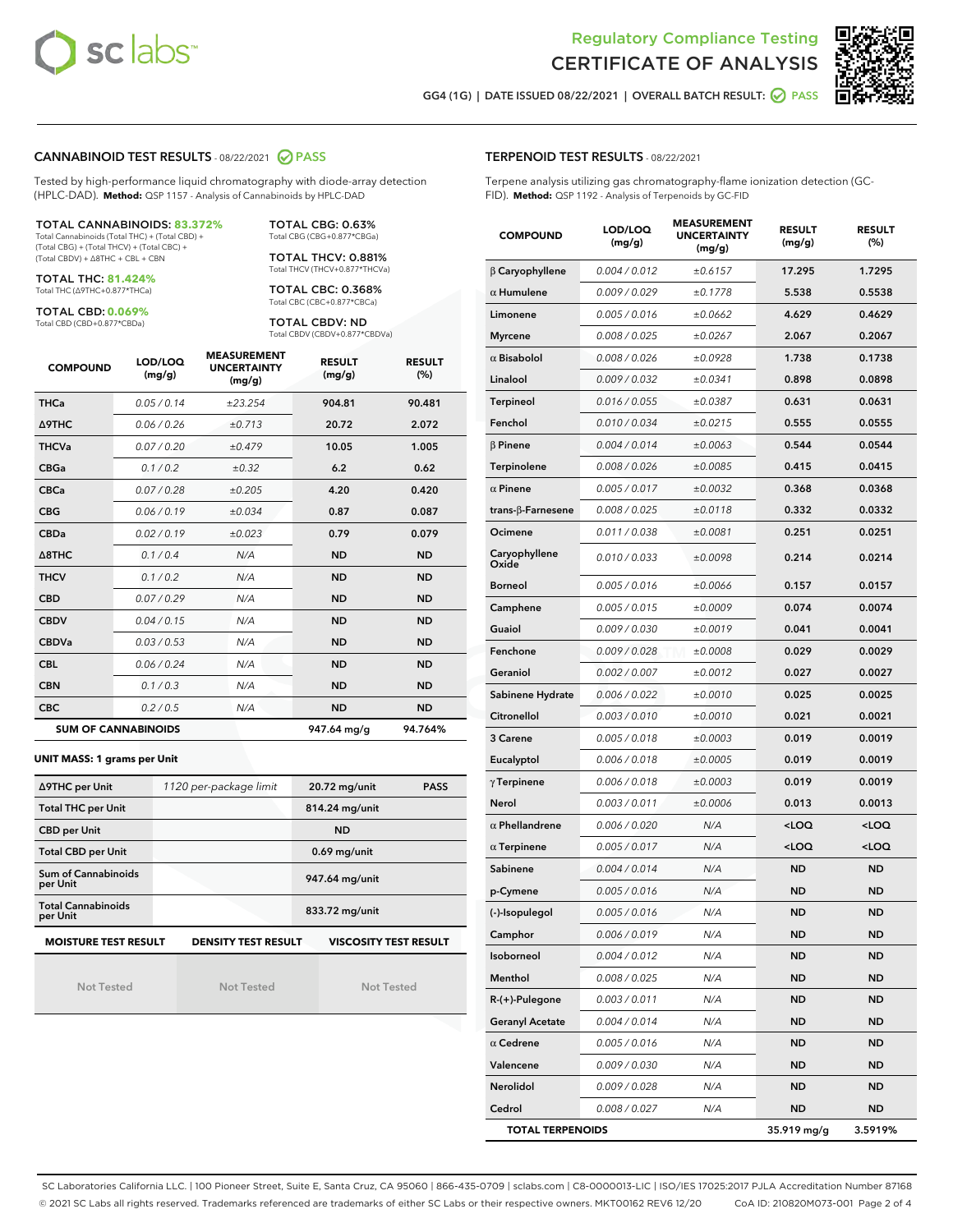



GG4 (1G) | DATE ISSUED 08/22/2021 | OVERALL BATCH RESULT: ● PASS

# CATEGORY 1 PESTICIDE TEST RESULTS - 08/21/2021 2 PASS

Pesticide and plant growth regulator analysis utilizing high-performance liquid chromatography-mass spectrometry (HPLC-MS) or gas chromatography-mass spectrometry (GC-MS). \*GC-MS utilized where indicated. **Method:** QSP 1212 - Analysis of Pesticides and Mycotoxins by LC-MS or QSP 1213 - Analysis of Pesticides by GC-MS

| <b>COMPOUND</b>             | LOD/LOQ<br>$(\mu g/g)$ | <b>ACTION</b><br><b>LIMIT</b><br>$(\mu g/g)$ | <b>MEASUREMENT</b><br><b>UNCERTAINTY</b><br>$(\mu g/g)$ | <b>RESULT</b><br>$(\mu g/g)$ | <b>RESULT</b> |
|-----------------------------|------------------------|----------------------------------------------|---------------------------------------------------------|------------------------------|---------------|
| Aldicarb                    | 0.03 / 0.08            | $\ge$ LOD                                    | N/A                                                     | <b>ND</b>                    | <b>PASS</b>   |
| Carbofuran                  | 0.02 / 0.05            | $\ge$ LOD                                    | N/A                                                     | <b>ND</b>                    | <b>PASS</b>   |
| Chlordane*                  | 0.03 / 0.08            | $\ge$ LOD                                    | N/A                                                     | <b>ND</b>                    | <b>PASS</b>   |
| Chlorfenapyr*               | 0.03/0.10              | $\ge$ LOD                                    | N/A                                                     | <b>ND</b>                    | <b>PASS</b>   |
| Chlorpyrifos                | 0.02 / 0.06            | $\ge$ LOD                                    | N/A                                                     | <b>ND</b>                    | <b>PASS</b>   |
| Coumaphos                   | 0.02 / 0.07            | $\ge$ LOD                                    | N/A                                                     | <b>ND</b>                    | <b>PASS</b>   |
| Daminozide                  | 0.02 / 0.07            | $\ge$ LOD                                    | N/A                                                     | <b>ND</b>                    | <b>PASS</b>   |
| <b>DDVP</b><br>(Dichlorvos) | 0.03/0.09              | $\ge$ LOD                                    | N/A                                                     | <b>ND</b>                    | <b>PASS</b>   |
| Dimethoate                  | 0.03 / 0.08            | $>$ LOD                                      | N/A                                                     | <b>ND</b>                    | <b>PASS</b>   |
| Ethoprop(hos)               | 0.03/0.10              | $\ge$ LOD                                    | N/A                                                     | <b>ND</b>                    | <b>PASS</b>   |
| Etofenprox                  | 0.02/0.06              | $>$ LOD                                      | N/A                                                     | <b>ND</b>                    | <b>PASS</b>   |
| Fenoxycarb                  | 0.03 / 0.08            | $\geq$ LOD                                   | N/A                                                     | <b>ND</b>                    | <b>PASS</b>   |
| Fipronil                    | 0.03 / 0.08            | $>$ LOD                                      | N/A                                                     | <b>ND</b>                    | <b>PASS</b>   |
| Imazalil                    | 0.02 / 0.06            | $\ge$ LOD                                    | N/A                                                     | <b>ND</b>                    | <b>PASS</b>   |
| <b>Methiocarb</b>           | 0.02 / 0.07            | $\ge$ LOD                                    | N/A                                                     | <b>ND</b>                    | <b>PASS</b>   |
| Methyl<br>parathion         | 0.03/0.10              | $\ge$ LOD                                    | N/A                                                     | <b>ND</b>                    | <b>PASS</b>   |
| <b>Mevinphos</b>            | 0.03/0.09              | $\ge$ LOD                                    | N/A                                                     | <b>ND</b>                    | <b>PASS</b>   |
| Paclobutrazol               | 0.02 / 0.05            | $\ge$ LOD                                    | N/A                                                     | <b>ND</b>                    | <b>PASS</b>   |
| Propoxur                    | 0.03/0.09              | $\ge$ LOD                                    | N/A                                                     | <b>ND</b>                    | <b>PASS</b>   |
| Spiroxamine                 | 0.03 / 0.08            | $\ge$ LOD                                    | N/A                                                     | <b>ND</b>                    | <b>PASS</b>   |
| <b>Thiacloprid</b>          | 0.03/0.10              | $\ge$ LOD                                    | N/A                                                     | <b>ND</b>                    | <b>PASS</b>   |

#### CATEGORY 2 PESTICIDE TEST RESULTS - 08/21/2021 @ PASS

| <b>COMPOUND</b>          | LOD/LOO<br>$(\mu g/g)$ | <b>ACTION</b><br>LIMIT<br>$(\mu g/g)$ | <b>MEASUREMENT</b><br><b>UNCERTAINTY</b><br>$(\mu g/g)$ | <b>RESULT</b><br>$(\mu g/g)$ | <b>RESULT</b> |  |
|--------------------------|------------------------|---------------------------------------|---------------------------------------------------------|------------------------------|---------------|--|
| Abamectin                | 0.03/0.10              | 0.1                                   | N/A                                                     | <b>ND</b>                    | <b>PASS</b>   |  |
| Acephate                 | 0.02/0.07              | 0.1                                   | N/A                                                     | <b>ND</b>                    | <b>PASS</b>   |  |
| Acequinocyl              | 0.02/0.07              | 0.1                                   | N/A                                                     | <b>ND</b>                    | <b>PASS</b>   |  |
| Acetamiprid              | 0.02/0.05              | 0.1                                   | N/A                                                     | <b>ND</b>                    | <b>PASS</b>   |  |
| Azoxystrobin             | 0.02/0.07              | 0.1                                   | N/A                                                     | <b>ND</b>                    | <b>PASS</b>   |  |
| <b>Bifenazate</b>        | 0.01 / 0.04            | 0.1                                   | N/A                                                     | <b>ND</b>                    | <b>PASS</b>   |  |
| <b>Bifenthrin</b>        | 0.02/0.05              | 3                                     | N/A                                                     | <b>ND</b>                    | <b>PASS</b>   |  |
| <b>Boscalid</b>          | 0.03/0.09              | 0.1                                   | N/A                                                     | <b>ND</b>                    | <b>PASS</b>   |  |
| Captan                   | 0.19/0.57              | 0.7                                   | N/A                                                     | <b>ND</b>                    | <b>PASS</b>   |  |
| Carbaryl                 | 0.02/0.06              | 0.5                                   | N/A                                                     | <b>ND</b>                    | <b>PASS</b>   |  |
| Chlorantranilip-<br>role | 0.04/0.12              | 10                                    | N/A                                                     | <b>ND</b>                    | <b>PASS</b>   |  |
| Clofentezine             | 0.03/0.09              | 0.1                                   | N/A                                                     | <b>ND</b>                    | <b>PASS</b>   |  |

| <b>COMPOUND</b>               | LOD/LOQ<br>$(\mu g/g)$ | <b>ACTION</b><br><b>LIMIT</b><br>$(\mu g/g)$ | <b>MEASUREMENT</b><br><b>UNCERTAINTY</b><br>$(\mu g/g)$ | <b>RESULT</b><br>(µg/g) | <b>RESULT</b> |
|-------------------------------|------------------------|----------------------------------------------|---------------------------------------------------------|-------------------------|---------------|
| Cyfluthrin                    | 0.12 / 0.38            | $\overline{c}$                               | N/A                                                     | ND                      | <b>PASS</b>   |
| Cypermethrin                  | 0.11 / 0.32            | 1                                            | N/A                                                     | <b>ND</b>               | <b>PASS</b>   |
| Diazinon                      | 0.02 / 0.05            | 0.1                                          | N/A                                                     | <b>ND</b>               | <b>PASS</b>   |
| Dimethomorph                  | 0.03 / 0.09            | 2                                            | N/A                                                     | <b>ND</b>               | PASS          |
| Etoxazole                     | 0.02 / 0.06            | 0.1                                          | N/A                                                     | ND                      | <b>PASS</b>   |
| Fenhexamid                    | 0.03 / 0.09            | 0.1                                          | N/A                                                     | ND                      | <b>PASS</b>   |
| Fenpyroximate                 | 0.02 / 0.06            | 0.1                                          | N/A                                                     | ND                      | PASS          |
| <b>Flonicamid</b>             | 0.03/0.10              | 0.1                                          | N/A                                                     | ND                      | <b>PASS</b>   |
| Fludioxonil                   | 0.03 / 0.10            | 0.1                                          | N/A                                                     | <b>ND</b>               | <b>PASS</b>   |
| Hexythiazox                   | 0.02 / 0.07            | 0.1                                          | N/A                                                     | ND                      | <b>PASS</b>   |
| Imidacloprid                  | 0.04 / 0.11            | 5                                            | N/A                                                     | <b>ND</b>               | <b>PASS</b>   |
| Kresoxim-methyl               | 0.02 / 0.07            | 0.1                                          | N/A                                                     | <b>ND</b>               | <b>PASS</b>   |
| <b>Malathion</b>              | 0.03 / 0.09            | 0.5                                          | N/A                                                     | <b>ND</b>               | <b>PASS</b>   |
| Metalaxyl                     | 0.02 / 0.07            | $\overline{2}$                               | N/A                                                     | <b>ND</b>               | <b>PASS</b>   |
| Methomyl                      | 0.03 / 0.10            | 1                                            | N/A                                                     | ND                      | <b>PASS</b>   |
| Myclobutanil                  | 0.03 / 0.09            | 0.1                                          | N/A                                                     | ND                      | <b>PASS</b>   |
| Naled                         | 0.02 / 0.07            | 0.1                                          | N/A                                                     | ND                      | PASS          |
| Oxamyl                        | 0.04 / 0.11            | 0.5                                          | N/A                                                     | ND                      | PASS          |
| Pentachloronitro-<br>benzene* | 0.03 / 0.09            | 0.1                                          | N/A                                                     | ND                      | PASS          |
| Permethrin                    | 0.04 / 0.12            | 0.5                                          | N/A                                                     | <b>ND</b>               | <b>PASS</b>   |
| Phosmet                       | 0.03 / 0.10            | 0.1                                          | N/A                                                     | <b>ND</b>               | <b>PASS</b>   |
| Piperonylbu-<br>toxide        | 0.02 / 0.07            | 3                                            | N/A                                                     | ND                      | <b>PASS</b>   |
| Prallethrin                   | 0.03 / 0.08            | 0.1                                          | N/A                                                     | <b>ND</b>               | <b>PASS</b>   |
| Propiconazole                 | 0.02 / 0.07            | 0.1                                          | N/A                                                     | <b>ND</b>               | <b>PASS</b>   |
| Pyrethrins                    | 0.04 / 0.12            | 0.5                                          | N/A                                                     | <b>ND</b>               | <b>PASS</b>   |
| Pyridaben                     | 0.02 / 0.07            | 0.1                                          | N/A                                                     | <b>ND</b>               | <b>PASS</b>   |
| Spinetoram                    | 0.02 / 0.07            | 0.1                                          | N/A                                                     | ND                      | <b>PASS</b>   |
| Spinosad                      | 0.02 / 0.07            | 0.1                                          | N/A                                                     | ND                      | <b>PASS</b>   |
| Spiromesifen                  | 0.02 / 0.05            | 0.1                                          | N/A                                                     | <b>ND</b>               | <b>PASS</b>   |
| Spirotetramat                 | 0.02 / 0.06            | 0.1                                          | N/A                                                     | <b>ND</b>               | <b>PASS</b>   |
| Tebuconazole                  | 0.02 / 0.07            | 0.1                                          | N/A                                                     | ND                      | <b>PASS</b>   |
| Thiamethoxam                  | 0.03 / 0.10            | 5                                            | N/A                                                     | ND                      | <b>PASS</b>   |
| Trifloxystrobin               | 0.03 / 0.08            | 0.1                                          | N/A                                                     | <b>ND</b>               | <b>PASS</b>   |

SC Laboratories California LLC. | 100 Pioneer Street, Suite E, Santa Cruz, CA 95060 | 866-435-0709 | sclabs.com | C8-0000013-LIC | ISO/IES 17025:2017 PJLA Accreditation Number 87168 © 2021 SC Labs all rights reserved. Trademarks referenced are trademarks of either SC Labs or their respective owners. MKT00162 REV6 12/20 CoA ID: 210820M073-001 Page 3 of 4